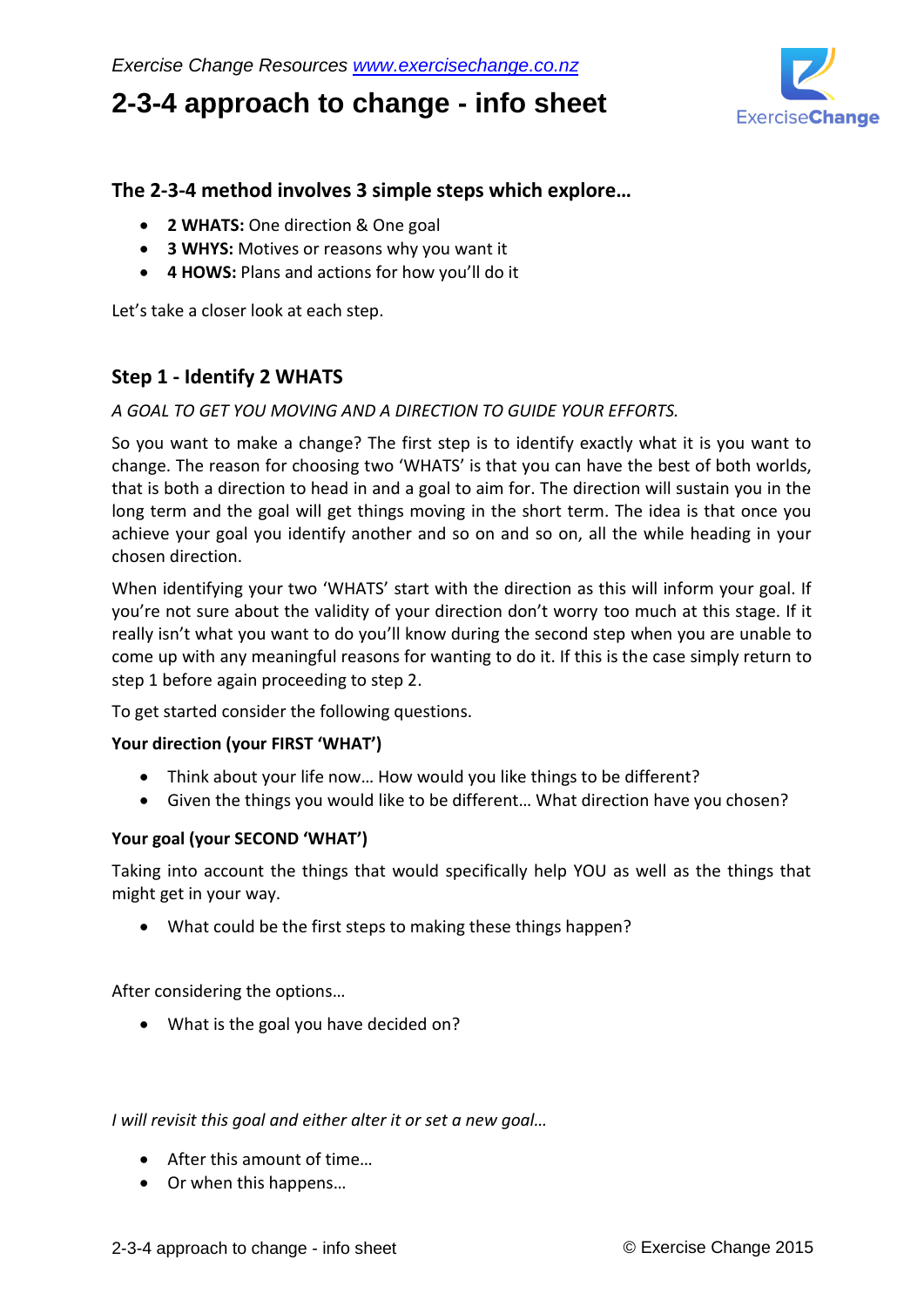## **Step 2 - Identify 3 WHYS**

Identify three reasons why you absolutely, positively have to do what you are aiming to do. These reasons or motives will keep you moving when times are good and stop you from quitting when times are tough. This is about what's really motivating you.

It's your motivation in conjunction with the goal setting process that allows you to achieve your goals. The relationship between motivation and goals is hugely important yet is often overlooked by those eager to change. Think of the relationship between motivation and goals as you would a car and fuel. In the same way you need fuel to run a car, you need motivation to achieve your goals and to drive you in the right direction. In both cases having one without the other won't get you from A to B.

The key point is that making a change is not solely about a goal or a direction. What is actually more crucial is the importance you place on achieving a goal or arriving at a certain point. If something is highly important you will be more motivated to achieve it. Without this motivation, without the fuel to drive you, a goal is essentially pointless. You simply won't achieve anything meaningful without it being important, without there being a motive, without there being a clear reason why.

It is ironic that most people spend the majority of their time crafting their goals while neglecting to address the motivation needed to achieve them. This is not to say goal setting isn't a worthwhile exercise. It just means that the reasons why you choose to pursue a goal and not the goal itself is what will sustain your efforts.

To get started consider the following questions. `

What are some broad reasons that will drive you to towards your direction or goal?

*Considering the reasons you listed above…*

 What are the top three broad reasons that will drive you towards your direction or goal?

It is useful after establishing your three reasons to expand on each of them. Doing this highlights the flow on effects that each reason might have and in doing do so increases the importance of each reason. For each of your three reasons consider the following.

 What are 5 additional benefits that could or would arise as a direct result of achieving each reason?

*While five additional reasons sounds like a lot it really isn't. Remember you are trying to come up with as many reasons as possible to make this change. The more compelling reasons you come up with the more the importance of making your change will become. You can even expand on each of these reasons if there are additional benefits. See the '2-3-4 change plan - an example' for how this looks in practice.*